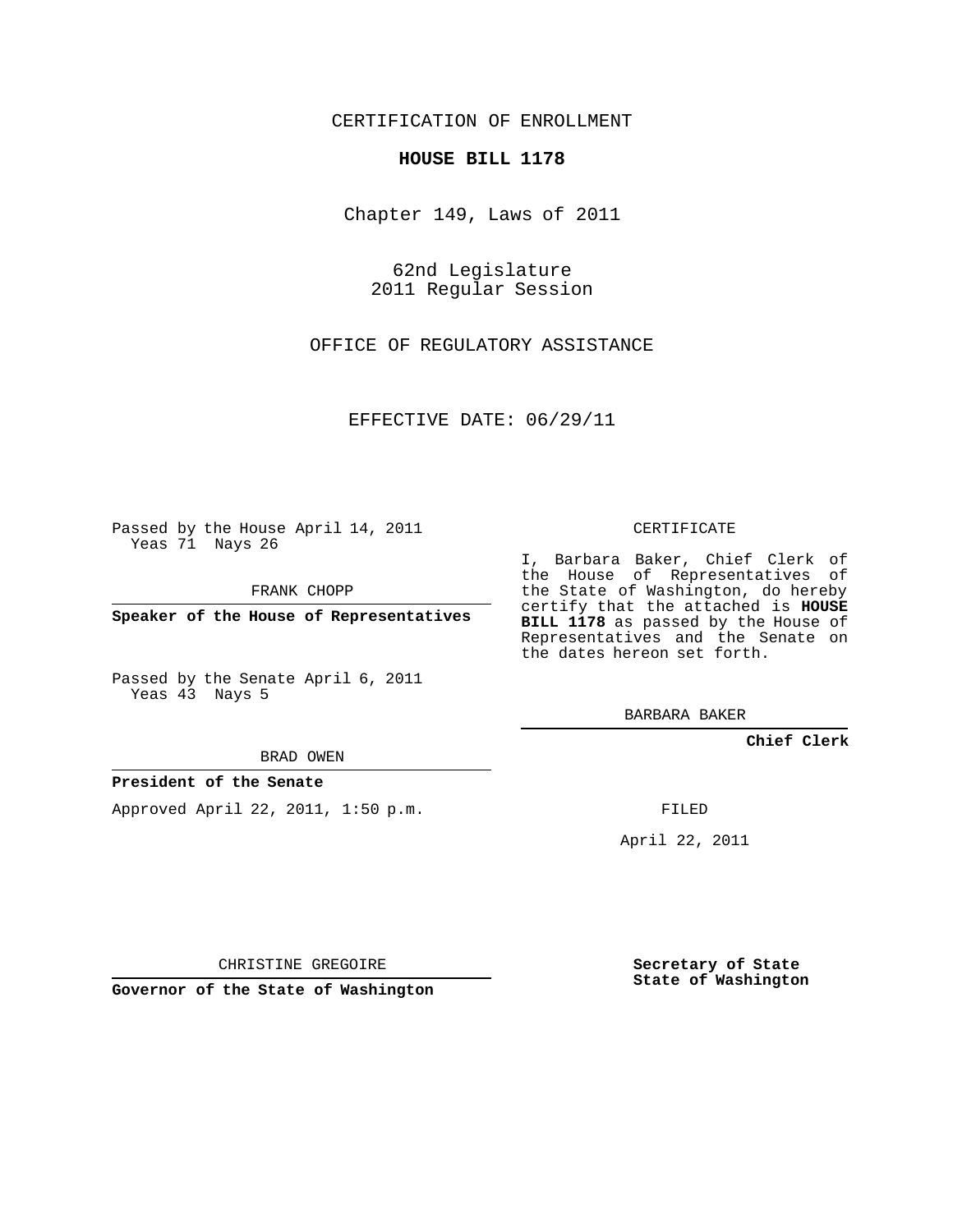# **HOUSE BILL 1178** \_\_\_\_\_\_\_\_\_\_\_\_\_\_\_\_\_\_\_\_\_\_\_\_\_\_\_\_\_\_\_\_\_\_\_\_\_\_\_\_\_\_\_\_\_

\_\_\_\_\_\_\_\_\_\_\_\_\_\_\_\_\_\_\_\_\_\_\_\_\_\_\_\_\_\_\_\_\_\_\_\_\_\_\_\_\_\_\_\_\_

### AS AMENDED BY THE SENATE

Passed Legislature - 2011 Regular Session

## **State of Washington 62nd Legislature 2011 Regular Session**

**By** Representatives Appleton and Miloscia; by request of Office of Regulatory Assistance

Read first time 01/14/11. Referred to Committee on State Government & Tribal Affairs.

1 AN ACT Relating to the office of regulatory assistance; amending 2 RCW 34.05.328 and 43.42.010; repealing RCW 43.131.401 and 43.131.402; 3 providing an effective date; and declaring an emergency.

4 BE IT ENACTED BY THE LEGISLATURE OF THE STATE OF WASHINGTON:

 5 **Sec. 1.** RCW 34.05.328 and 2010 c 112 s 15 are each amended to read 6 as follows:

 7 (1) Before adopting a rule described in subsection (5) of this 8 section, an agency shall:

 9 (a) Clearly state in detail the general goals and specific 10 objectives of the statute that the rule implements;

 (b) Determine that the rule is needed to achieve the general goals and specific objectives stated under (a) of this subsection, and analyze alternatives to rule making and the consequences of not adopting the rule;

 (c) Provide notification in the notice of proposed rule making under RCW 34.05.320 that a preliminary cost-benefit analysis is available. The preliminary cost-benefit analysis must fulfill the requirements of the cost-benefit analysis under (d) of this subsection. If the agency files a supplemental notice under RCW 34.05.340, the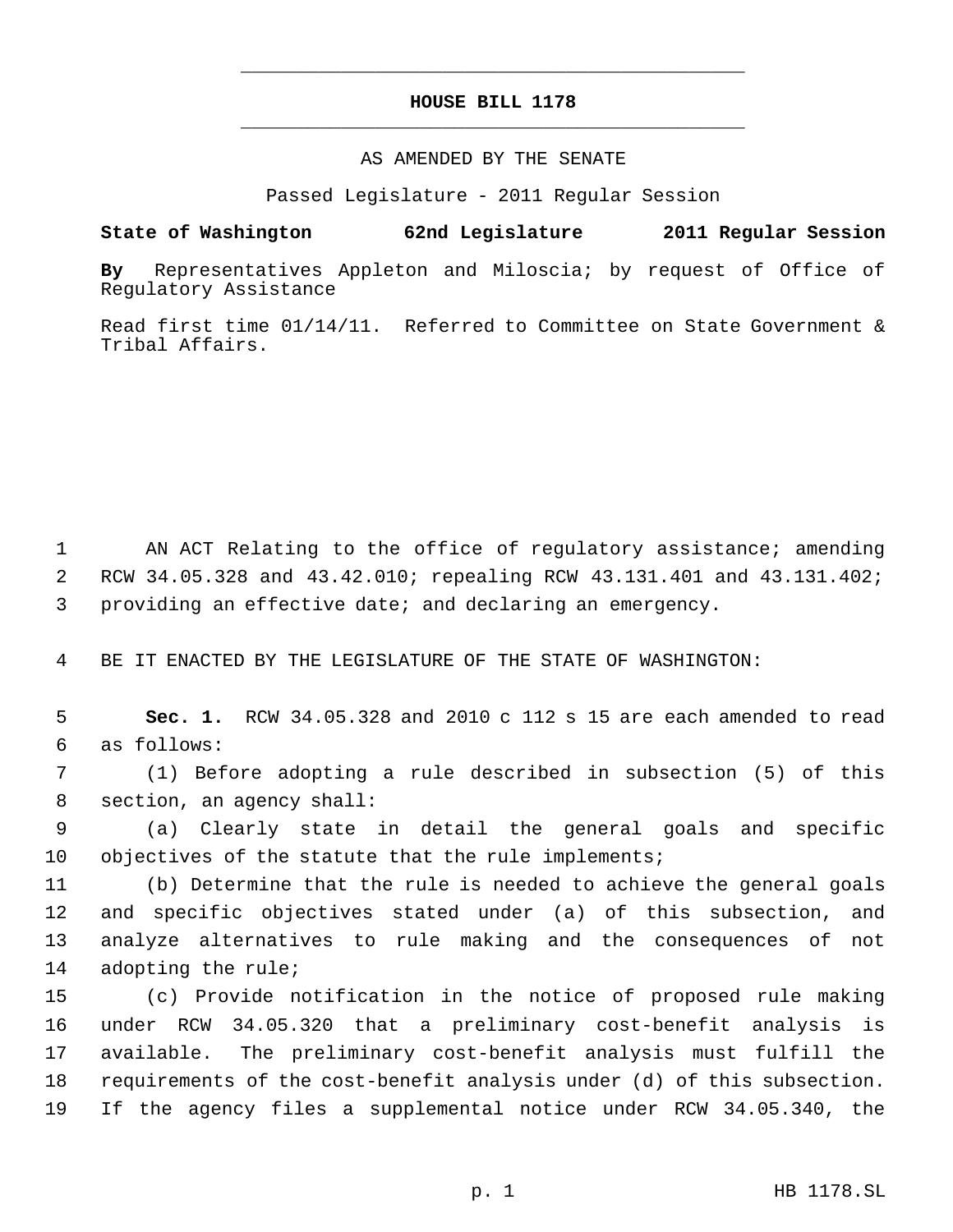supplemental notice shall include notification that a revised preliminary cost-benefit analysis is available. A final cost-benefit analysis shall be available when the rule is adopted under RCW 34.05.360;

 (d) Determine that the probable benefits of the rule are greater than its probable costs, taking into account both the qualitative and quantitative benefits and costs and the specific directives of the statute being implemented;

 (e) Determine, after considering alternative versions of the rule and the analysis required under (b), (c), and (d) of this subsection, that the rule being adopted is the least burdensome alternative for those required to comply with it that will achieve the general goals and specific objectives stated under (a) of this subsection;

 (f) Determine that the rule does not require those to whom it applies to take an action that violates requirements of another federal or state law;

 (g) Determine that the rule does not impose more stringent performance requirements on private entities than on public entities unless required to do so by federal or state law;

 (h) Determine if the rule differs from any federal regulation or statute applicable to the same activity or subject matter and, if so, determine that the difference is justified by the following:

 (i) A state statute that explicitly allows the agency to differ from federal standards; or

 (ii) Substantial evidence that the difference is necessary to achieve the general goals and specific objectives stated under (a) of this subsection; and

 (i) Coordinate the rule, to the maximum extent practicable, with other federal, state, and local laws applicable to the same activity or subject matter.

 (2) In making its determinations pursuant to subsection (1)(b) through (h) of this section, the agency shall place in the rule-making file documentation of sufficient quantity and quality so as to persuade a reasonable person that the determinations are justified.

 (3) Before adopting rules described in subsection (5) of this section, an agency shall place in the rule-making file a rule implementation plan for rules filed under each adopting order. The plan shall describe how the agency intends to: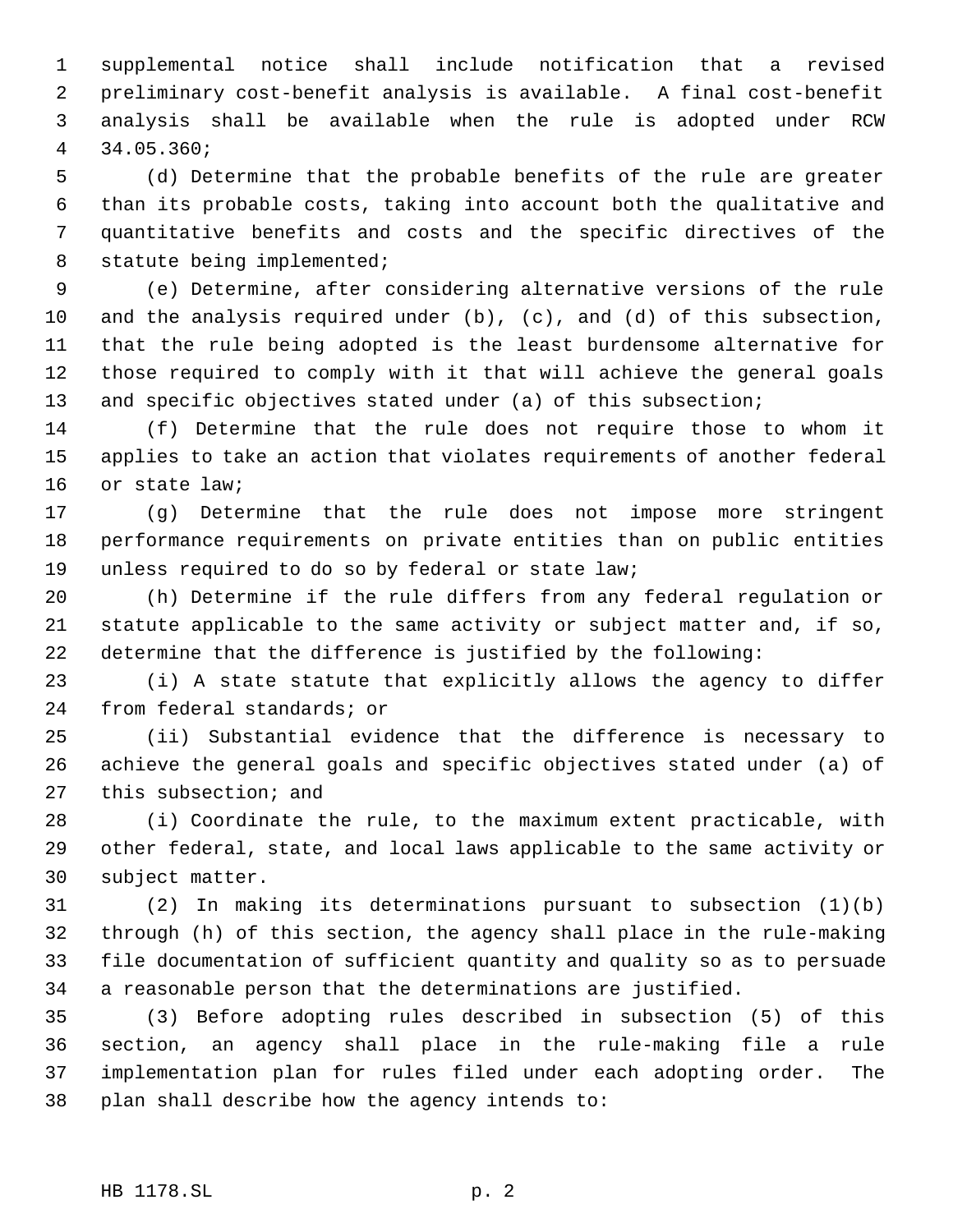(a) Implement and enforce the rule, including a description of the resources the agency intends to use;

(b) Inform and educate affected persons about the rule;

(c) Promote and assist voluntary compliance; and

 (d) Evaluate whether the rule achieves the purpose for which it was adopted, including, to the maximum extent practicable, the use of interim milestones to assess progress and the use of objectively measurable outcomes.

 (4) After adopting a rule described in subsection (5) of this section regulating the same activity or subject matter as another provision of federal or state law, an agency shall do all of the following:

 (a) Coordinate implementation and enforcement of the rule with the other federal and state entities regulating the same activity or subject matter by making every effort to do one or more of the following:

17 (i) Deferring to the other entity;

(ii) Designating a lead agency; or

 (iii) Entering into an agreement with the other entities specifying how the agency and entities will coordinate implementation and enforcement.

 If the agency is unable to comply with this subsection (4)(a), the agency shall report to the legislature pursuant to (b) of this subsection;

(b) Report to the joint administrative rules review committee:

 (i) The existence of any overlap or duplication of other federal or state laws, any differences from federal law, and any known overlap, duplication, or conflict with local laws; and

 (ii) Make recommendations for any legislation that may be necessary to eliminate or mitigate any adverse effects of such overlap, duplication, or difference.

 (5)(a) Except as provided in (b) of this subsection, this section applies to:

 (i) Significant legislative rules of the departments of ecology, labor and industries, health, revenue, social and health services, and natural resources, the employment security department, the forest practices board, the office of the insurance commissioner, and to the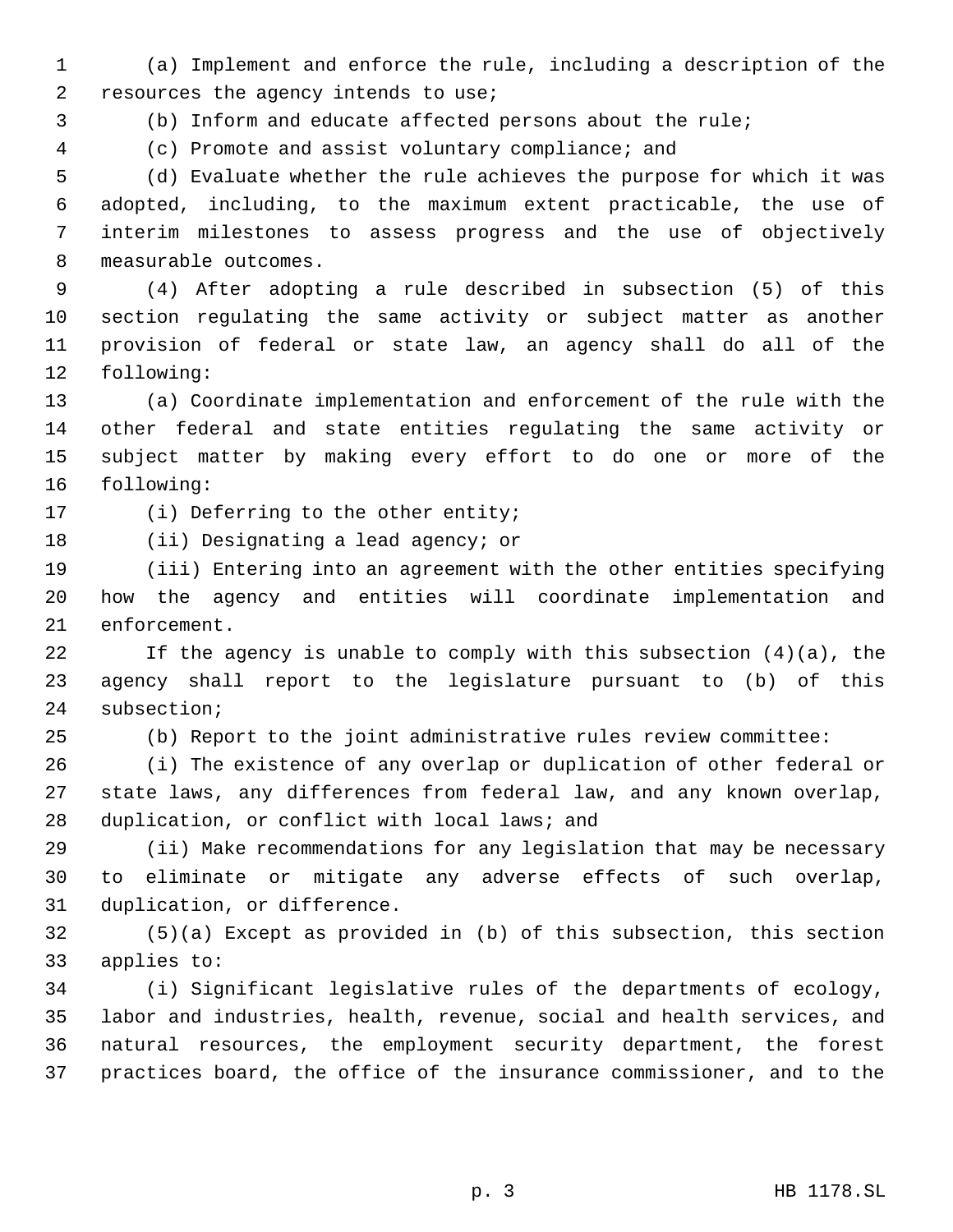legislative rules of the department of fish and wildlife implementing

chapter 77.55 RCW; and

 (ii) Any rule of any agency, if this section is voluntarily made applicable to the rule by the agency, or is made applicable to the rule by a majority vote of the joint administrative rules review committee within forty-five days of receiving the notice of proposed rule making under RCW 34.05.320.

(b) This section does not apply to:

(i) Emergency rules adopted under RCW 34.05.350;

 (ii) Rules relating only to internal governmental operations that are not subject to violation by a nongovernment party;

 (iii) Rules adopting or incorporating by reference without material change federal statutes or regulations, Washington state statutes, rules of other Washington state agencies, shoreline master programs other than those programs governing shorelines of statewide significance, or, as referenced by Washington state law, national consensus codes that generally establish industry standards, if the material adopted or incorporated regulates the same subject matter and conduct as the adopting or incorporating rule;

 (iv) Rules that only correct typographical errors, make address or name changes, or clarify language of a rule without changing its effect;

 (v) Rules the content of which is explicitly and specifically dictated by statute;

 (vi) Rules that set or adjust fees or rates pursuant to legislative standards;

 (vii) Rules of the department of social and health services relating only to client medical or financial eligibility and rules concerning liability for care of dependents; or

 (viii) Rules of the department of revenue that adopt a uniform expiration date for reseller permits as authorized in RCW 82.32.780 and 82.32.783.

(c) For purposes of this subsection:

 (i) A "procedural rule" is a rule that adopts, amends, or repeals (A) any procedure, practice, or requirement relating to any agency hearings; (B) any filing or related process requirement for making application to an agency for a license or permit; or (C) any policy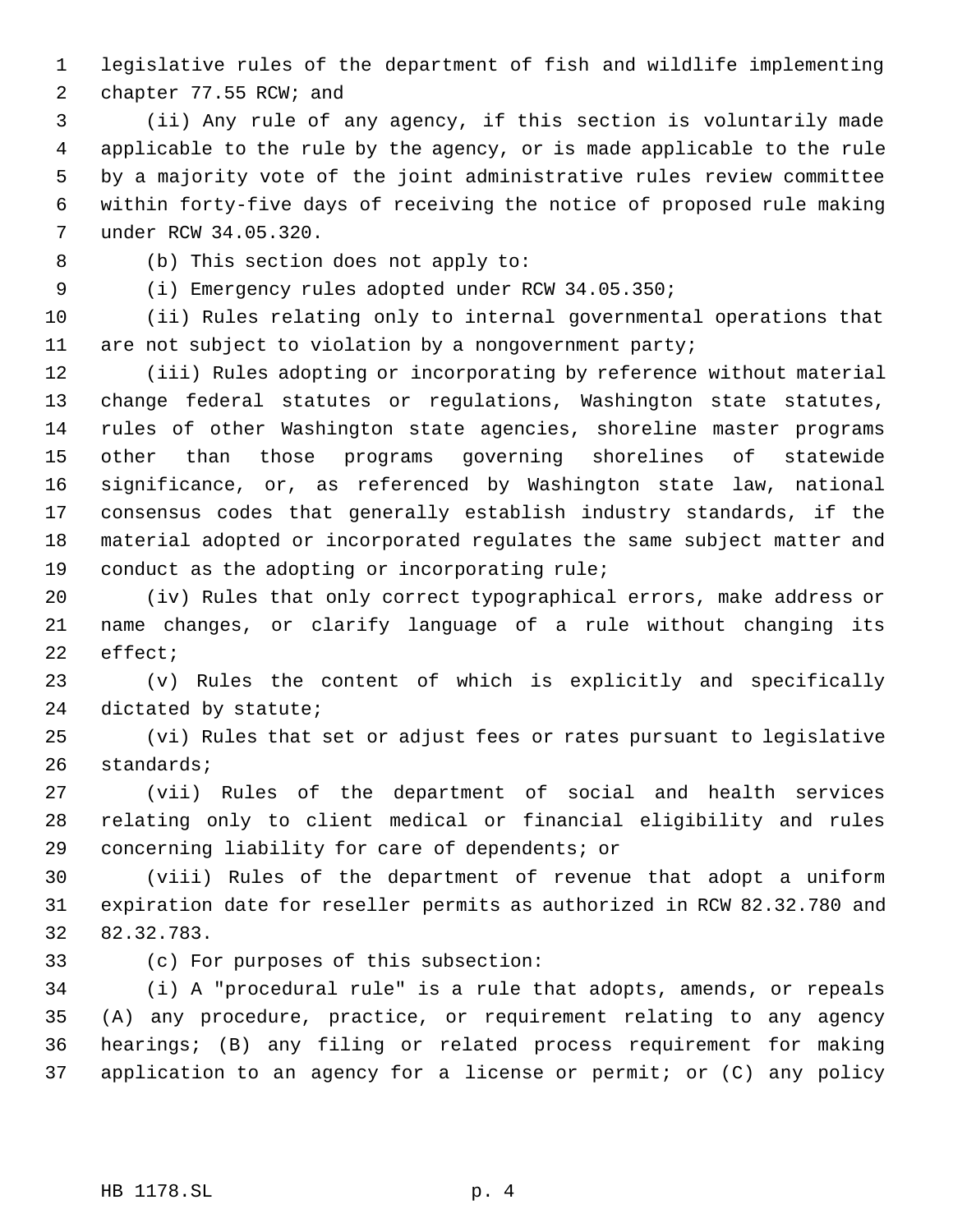statement pertaining to the consistent internal operations of an agency.

 (ii) An "interpretive rule" is a rule, the violation of which does not subject a person to a penalty or sanction, that sets forth the agency's interpretation of statutory provisions it administers.

 (iii) A "significant legislative rule" is a rule other than a procedural or interpretive rule that (A) adopts substantive provisions of law pursuant to delegated legislative authority, the violation of which subjects a violator of such rule to a penalty or sanction; (B) establishes, alters, or revokes any qualification or standard for the issuance, suspension, or revocation of a license or permit; or (C) adopts a new, or makes significant amendments to, a policy or regulatory program.

 (d) In the notice of proposed rule making under RCW 34.05.320, an agency shall state whether this section applies to the proposed rule pursuant to (a)(i) of this subsection, or if the agency will apply this section voluntarily.

 (6) By January 31, 1996, and by January 31st of each even-numbered 19 year thereafter, the office of ((financial-management)) regulatory 20 assistance, after consulting with state agencies, counties, and cities, and business, labor, and environmental organizations, shall report to the governor and the legislature regarding the effects of this section on the regulatory system in this state. The report shall document:

 (a) The rules proposed to which this section applied and to the extent possible, how compliance with this section affected the substance of the rule, if any, that the agency ultimately adopted;

 (b) The costs incurred by state agencies in complying with this section;

 (c) Any legal action maintained based upon the alleged failure of any agency to comply with this section, the costs to the state of such action, and the result;

 (d) The extent to which this section has adversely affected the capacity of agencies to fulfill their legislatively prescribed mission; (e) The extent to which this section has improved the acceptability of state rules to those regulated; and

 (f) Any other information considered by the office of financial management to be useful in evaluating the effect of this section.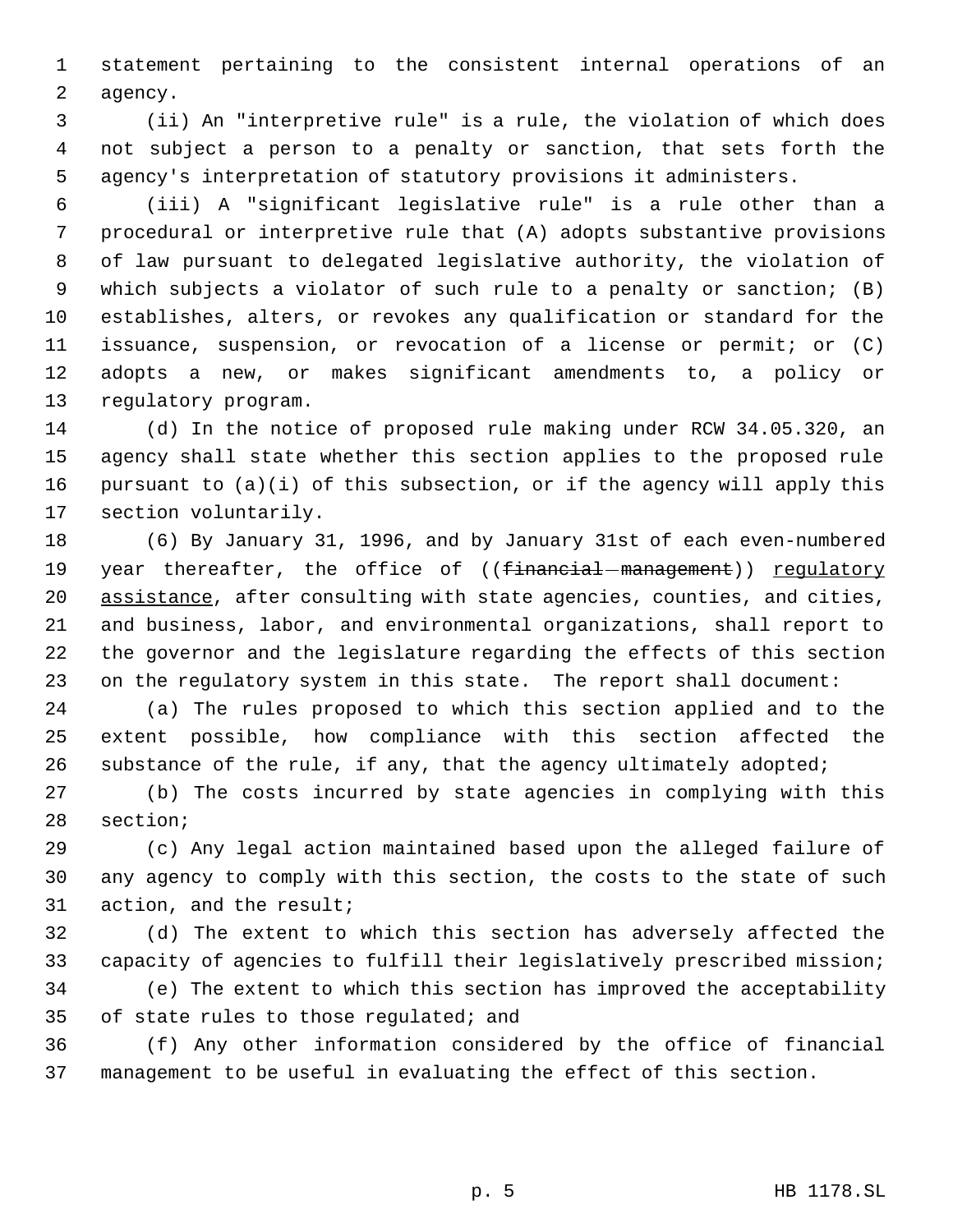**Sec. 2.** RCW 43.42.010 and 2009 c 97 s 4 are each amended to read as follows:

 (1) The office of regulatory assistance is created in the office of 4 financial management and ((shall)) must be administered by the office of the governor to help improve the regulatory system and assist citizens, businesses, and project proponents.

7 (2) The governor ((shall)) must appoint a director. The director may employ a deputy director and a confidential secretary and such staff as are necessary, or contract with another state agency pursuant to chapter 39.34 RCW for support in carrying out the purposes of this chapter.

12  $(3)$  The office  $((shall))$  must offer to:

 (a) Act as the central point of contact for the project proponent in communicating about defined issues;

(b) Conduct project scoping as provided in RCW 43.42.050;

 (c) Verify that the project proponent has all the information 17 needed to correctly apply for all necessary permits;

(d) Provide general coordination services;

 (e) Coordinate the efficient completion among participating agencies of administrative procedures, such as collecting fees or providing public notice;

 (f) Maintain contact with the project proponent and the permit agencies to promote adherence to agreed schedules;

 (g) Assist in resolving any conflict or inconsistency among permit requirements and conditions;

 (h) Coordinate, to the extent practicable, with relevant federal permit agencies and tribal governments;

(i) Facilitate meetings;

 (j) Manage a fully coordinated permit process, as provided in RCW 43.42.060;

 (k) Help local jurisdictions comply with the requirements of chapter 36.70B RCW by providing information about best permitting practices methods to improve communication with, and solicit early involvement of, state agencies when needed; and

(l) Maintain and furnish information as provided in RCW 43.42.040.

36 (4) The office ((shall)) must provide the following by September 1, 2009, and biennially thereafter, to the governor and the appropriate committees of the legislature: